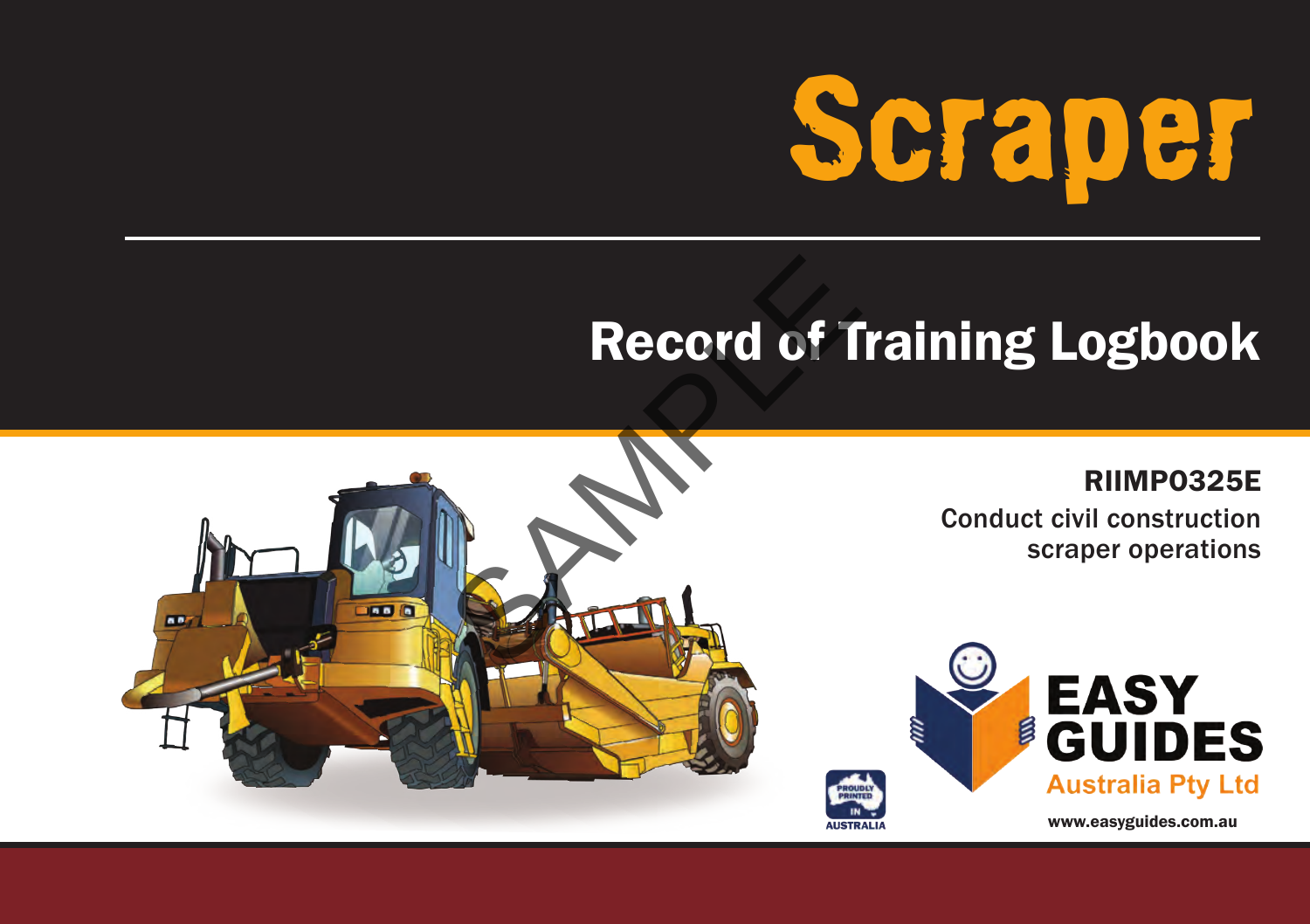#### **Contents**

| Couple machines to perform work activity Manuscritti Manuscritti and Alexander Az |  |
|-----------------------------------------------------------------------------------|--|
|                                                                                   |  |
|                                                                                   |  |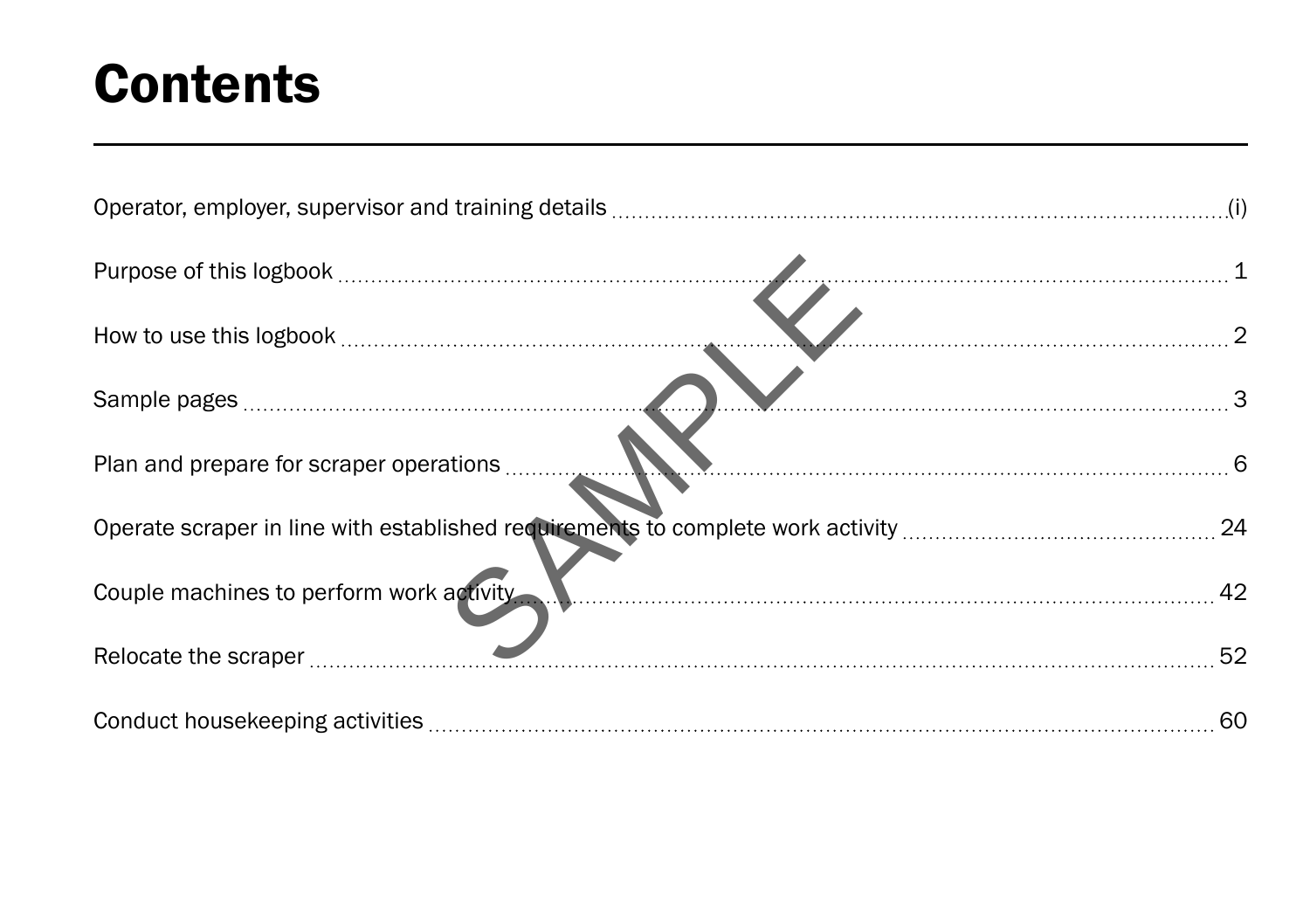### How to use this logbook

- 1. Fill out the details at the start of this logbook operator's name, address etc.
- 2. Wear the personal protective equipment (PPE) you need to wear.
- 3. After you have finished working, you can start filling out your logbook. Start by writing down the work you have done.
- 4. Make sure you fill in each section of your logbook. Your supervisor will sign the supervisor section if s/he believes the details are correct and the tasks have been completed in a satisfactory way.

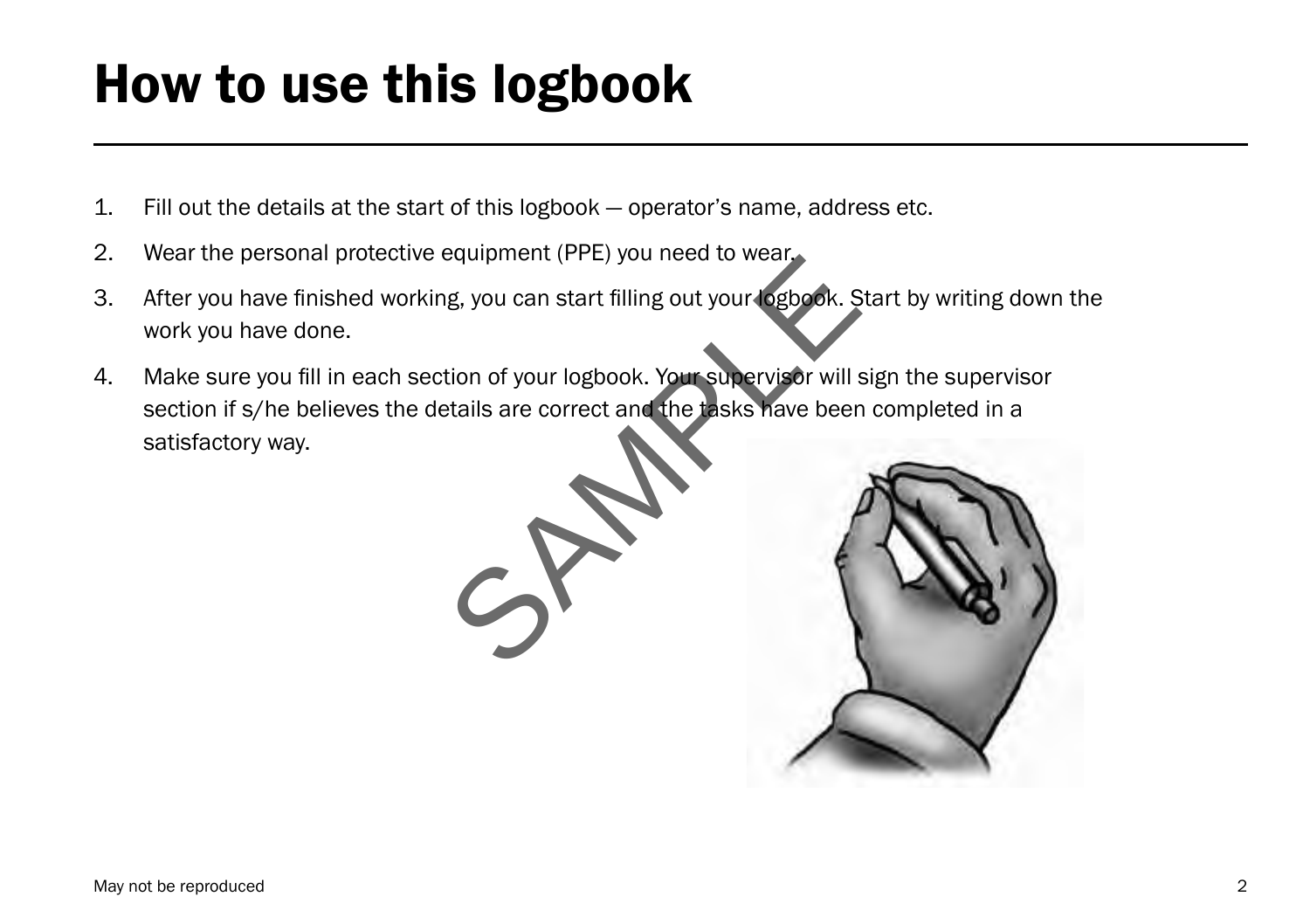| <b>Element/Work tasks</b>                                                                                                                                                             | Description of work/training performed                                                                                                                                                                                                                                                                                                |
|---------------------------------------------------------------------------------------------------------------------------------------------------------------------------------------|---------------------------------------------------------------------------------------------------------------------------------------------------------------------------------------------------------------------------------------------------------------------------------------------------------------------------------------|
| PC 1.3<br><b>Hazards and environmental issues</b><br>Identify hazards and environmental issues,<br>assess the risks and implement control<br>measures in line with workplace policies | I looked around the site and found that a busy footpath was near<br>my working area. People walking by might be at risk. I put up<br>barricades and signs to warn people of the danger nearby.<br>I then checked the scraper. I checked oil, petrol and hydraulic fuel.<br>I checked other parts of the scraper. Everything was okay. |
|                                                                                                                                                                                       | I had to use the scraper near a trench. The trench was about<br>2 metres deep. No-one had put up any warning signs or barriers.<br>I put up a row of barricades 3 metres away the trench. This would<br>give me a safe working distance and also keep other people away<br>from the trench.                                           |
|                                                                                                                                                                                       | The job plan said that I needed to use a ripper. I fitted this<br>attachment on the scraper.<br>The work site is noisy. A jackhammer was being used nearby so<br>I wore some ear muffs while I worked. I also put on other PPE<br>including steel capped boots and a hard hat as there were safety<br>signs telling me to wear these. |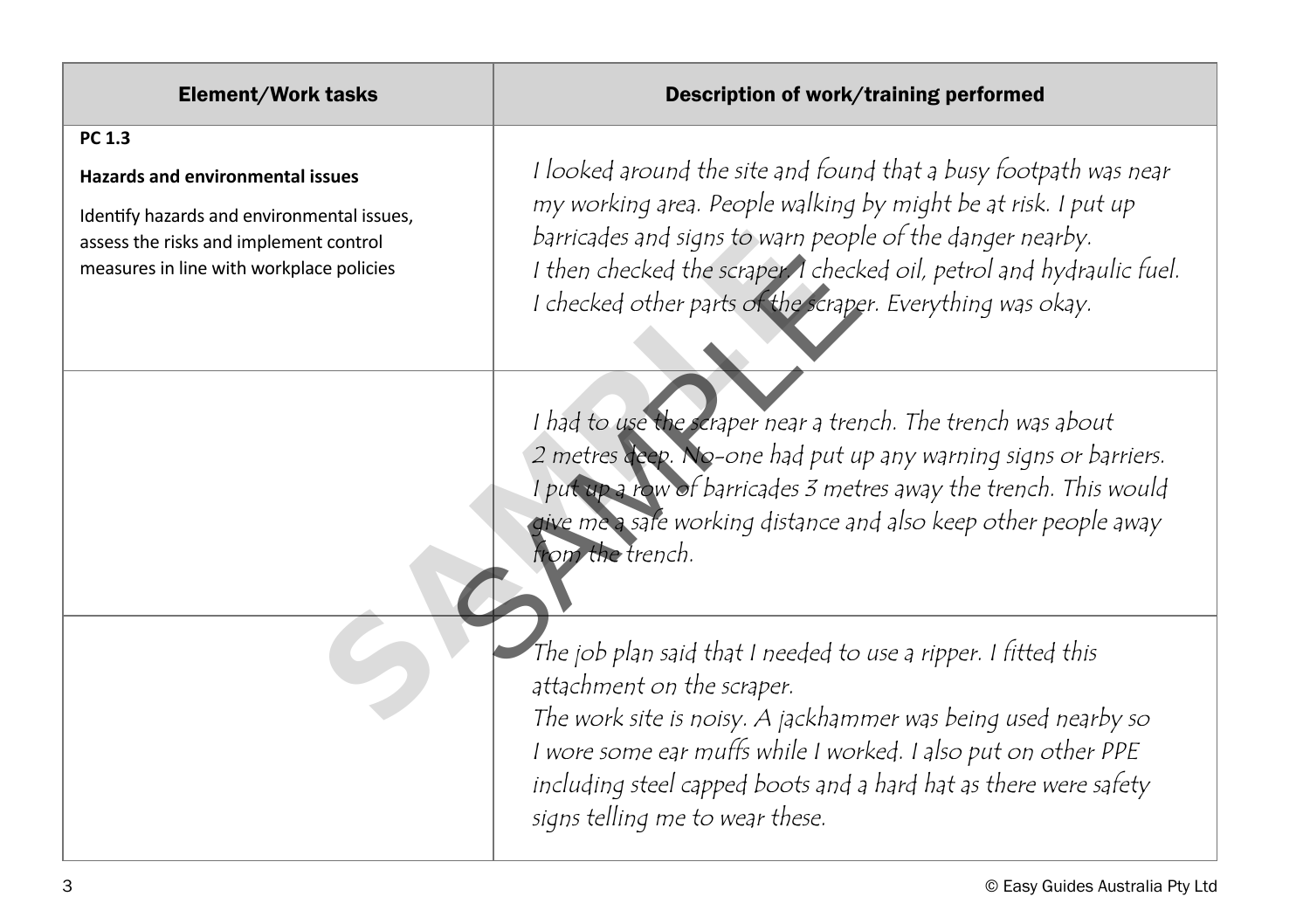| Date/time                                                  | <b>No. of hours</b> | <b>Machine details</b>                                                             | Supervisor/competent person                                                                                                                                |
|------------------------------------------------------------|---------------------|------------------------------------------------------------------------------------|------------------------------------------------------------------------------------------------------------------------------------------------------------|
| Date:<br>4/08/2020<br>Start time:<br>11:30<br>am<br>pm     | 20 minutes          | <u>Caterpillar</u><br>Make:<br>615C Series 2<br>Model:<br>6423445741<br>Serial No: | Name: Nathan Deeman<br>Signed: Nathan D<br>Experience/qualifications:<br><u> 20 years on-the-job experience</u><br>and Cert IV                             |
| Date:<br>5/08/2020<br>Start time:<br>9:OO<br>am<br>pm      | 20 minutes          | Caterpillar<br>Make:<br>615C Series 2<br>Model:<br>6423445741<br>Serial No:        | Name: Nathan Deeman<br>Signed: Nathan D<br>Experience/qualifications:<br><u> 20 years on-the-job experience</u><br>and Cert IV                             |
| Date:<br>14 / 08 / 2020<br>Start time:<br>am<br>1:15<br>pm | 30 minutes          | Caterpillar<br>Make<br>615C Series 2<br>Model:<br>6423445741<br>Serial No:         | Name: Sam Hasseron<br>Signed: S.H.<br>Experience/qualifications:<br>Cert IV in Training and Assessing<br>and RII RTO Statement of<br>Attainment in Scraper |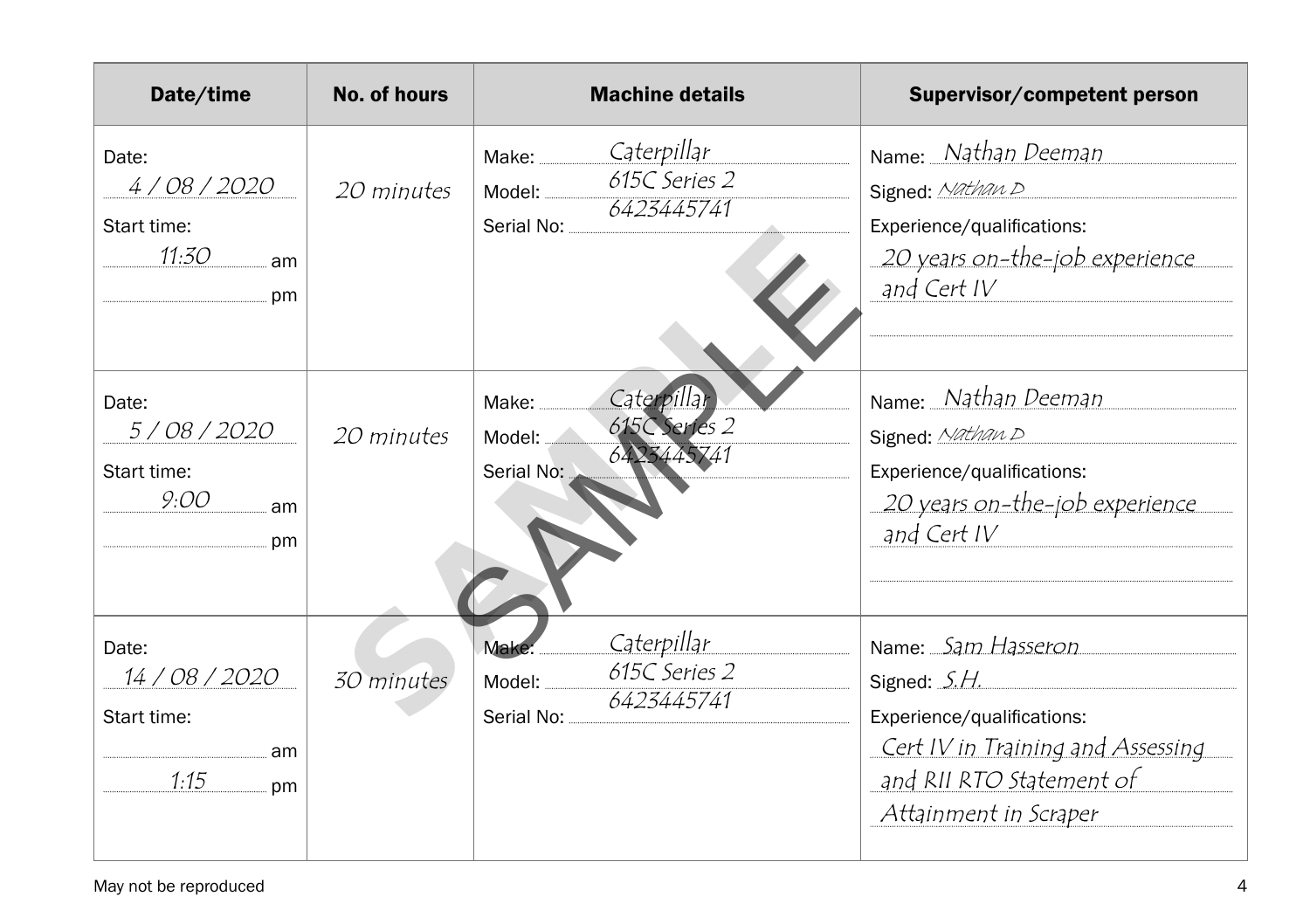# Plan and prepare for scraper operations SAMPLE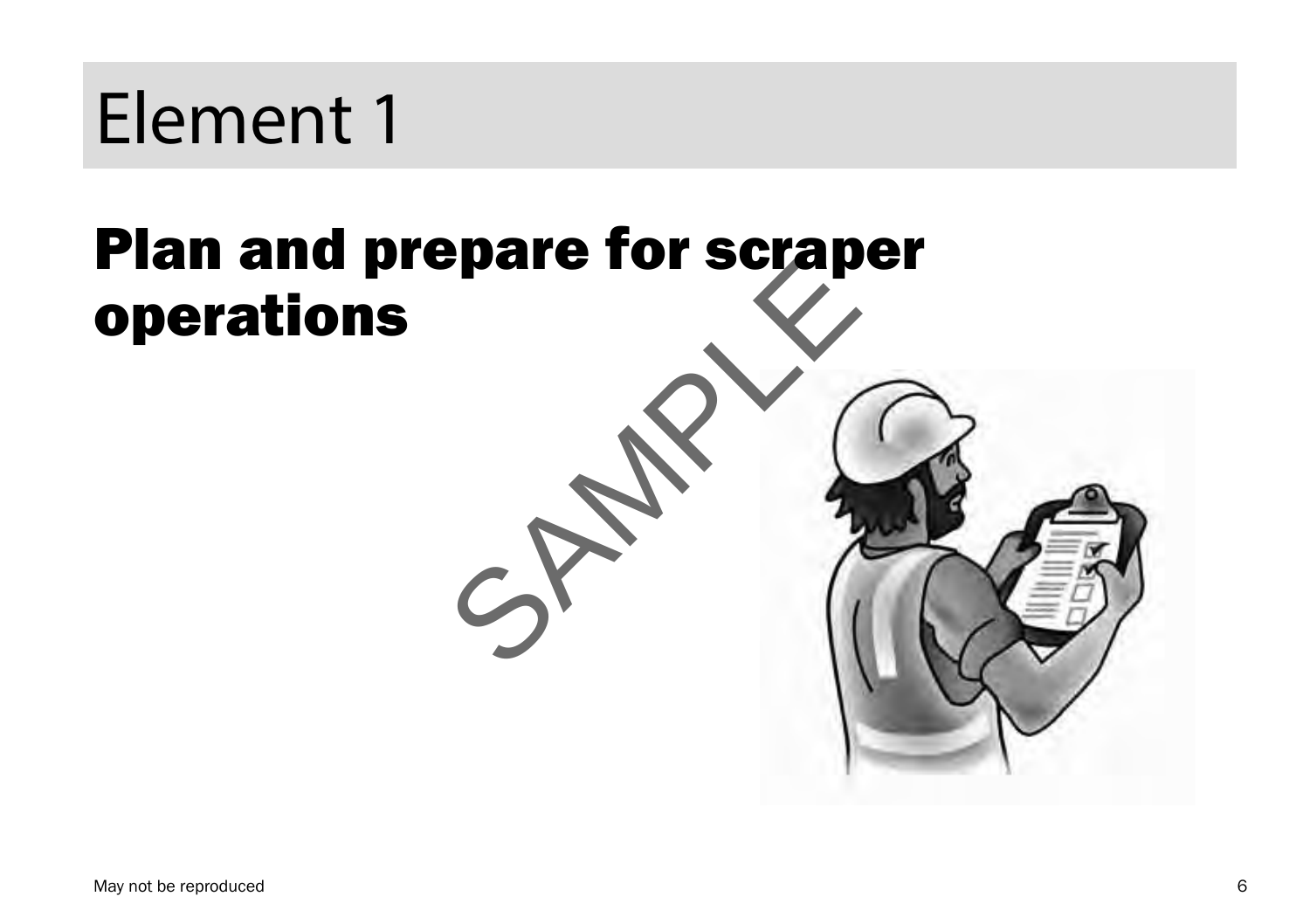| Element/Work tasks                                              | Description of work/training performed |
|-----------------------------------------------------------------|----------------------------------------|
| PC 1.1                                                          |                                        |
| Access, interpret and apply scraper operations<br>documentation |                                        |
|                                                                 |                                        |
|                                                                 |                                        |
|                                                                 |                                        |
|                                                                 |                                        |
|                                                                 |                                        |
|                                                                 |                                        |
|                                                                 |                                        |
|                                                                 |                                        |
|                                                                 |                                        |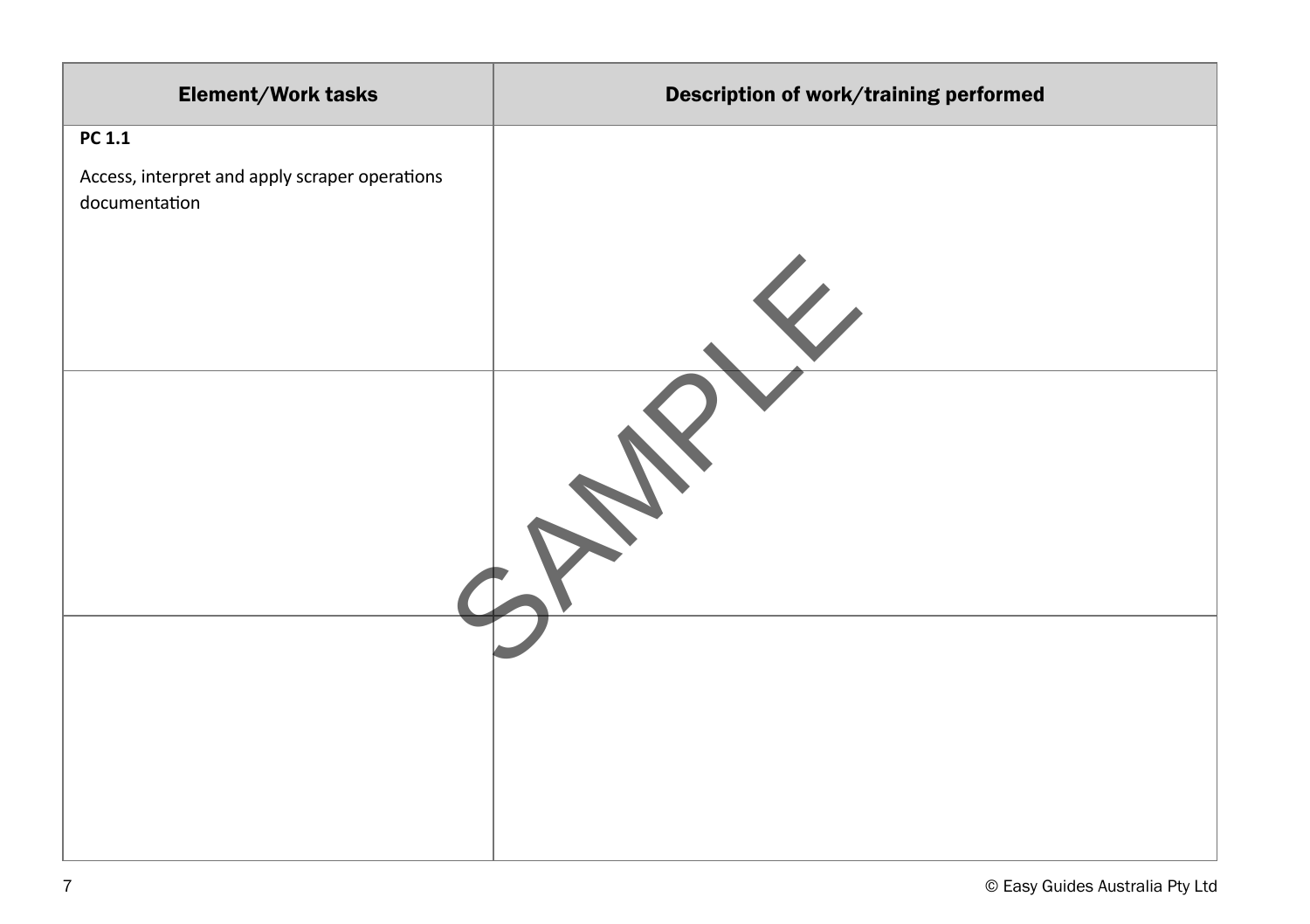| Date/time   | <b>No. of hours</b> | <b>Machine details</b> | Supervisor/competent person |
|-------------|---------------------|------------------------|-----------------------------|
| Date:       |                     |                        |                             |
|             |                     |                        |                             |
| Start time: |                     |                        | Experience/qualifications:  |
|             |                     |                        |                             |
|             |                     |                        | $\overline{a}$              |
|             |                     |                        |                             |
| Date:       |                     |                        |                             |
|             |                     | Model:                 |                             |
| Start time: |                     | Serial No:             | Experience/qualifications:  |
|             |                     |                        |                             |
|             |                     |                        |                             |
|             |                     |                        |                             |
| Date:       |                     | Make:                  |                             |
|             |                     |                        |                             |
| Start time: |                     |                        | Experience/qualifications:  |
|             |                     |                        |                             |
|             |                     |                        |                             |
|             |                     |                        |                             |
|             |                     |                        |                             |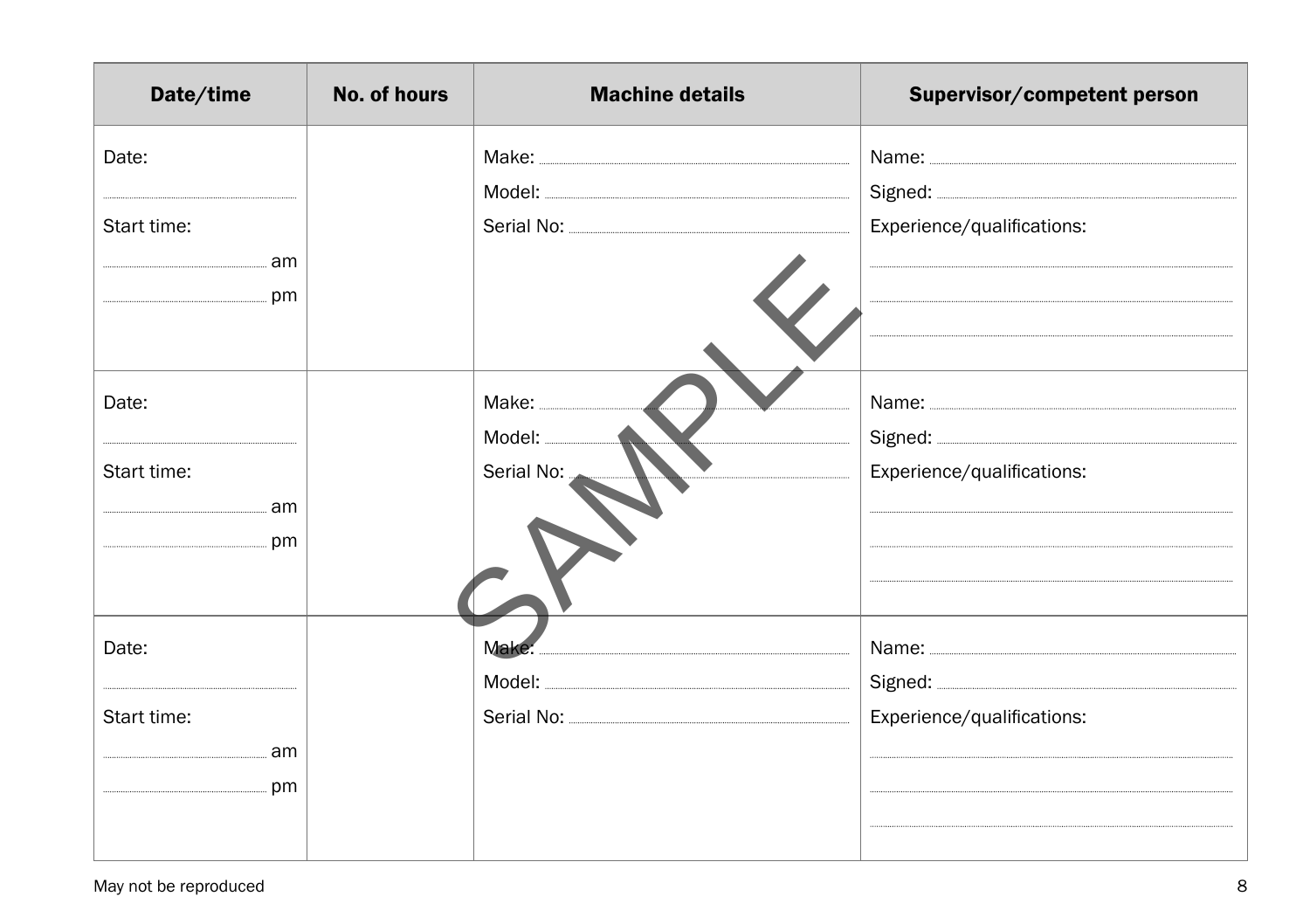## Operate scraper in line with established requirements

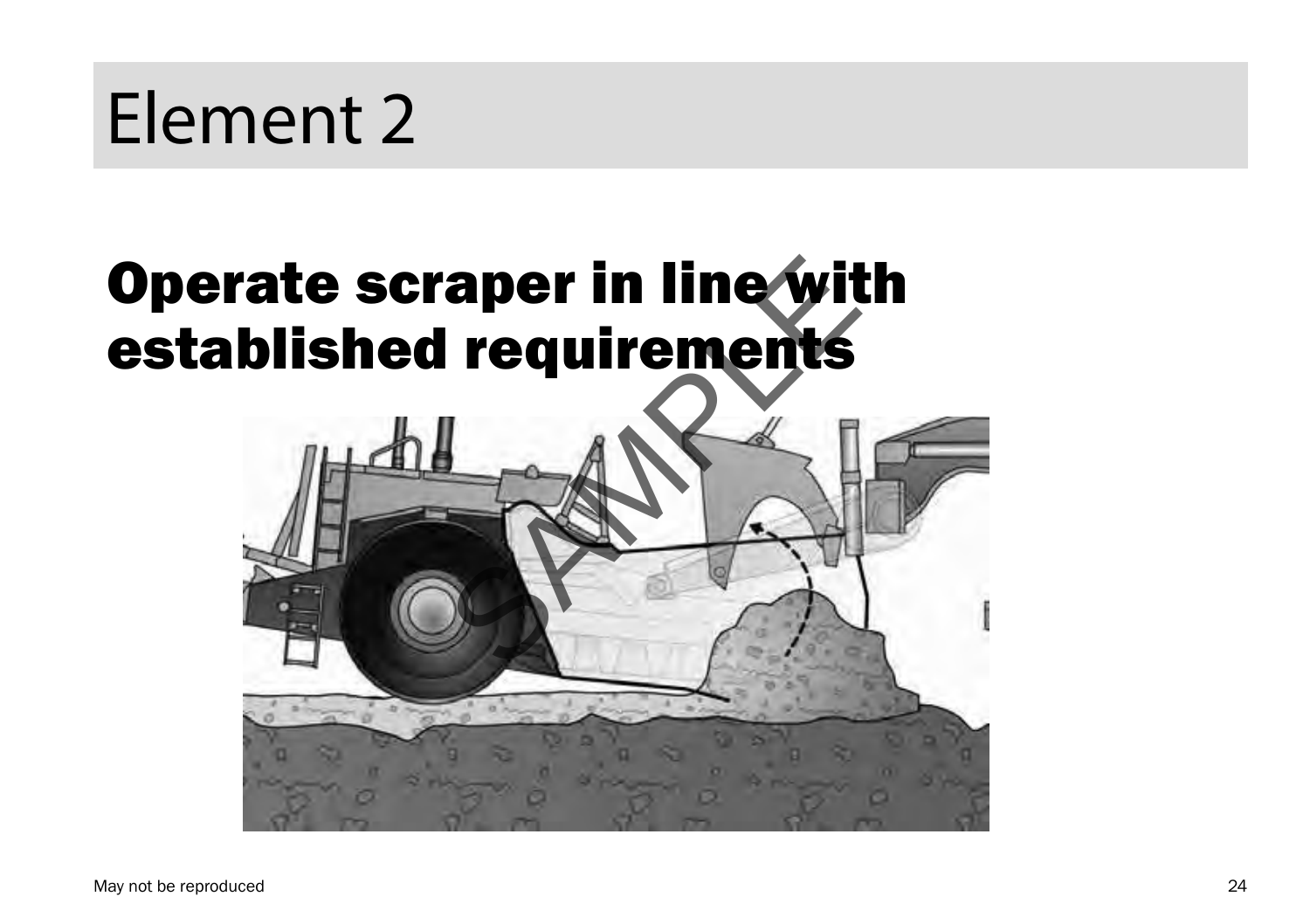| Element/Work tasks                                                          | Description of work/training performed |
|-----------------------------------------------------------------------------|----------------------------------------|
| <b>PC 2.1</b>                                                               |                                        |
| Carry out prestart and start-up checks in line<br>with workplace procedures |                                        |
|                                                                             |                                        |
|                                                                             |                                        |
|                                                                             |                                        |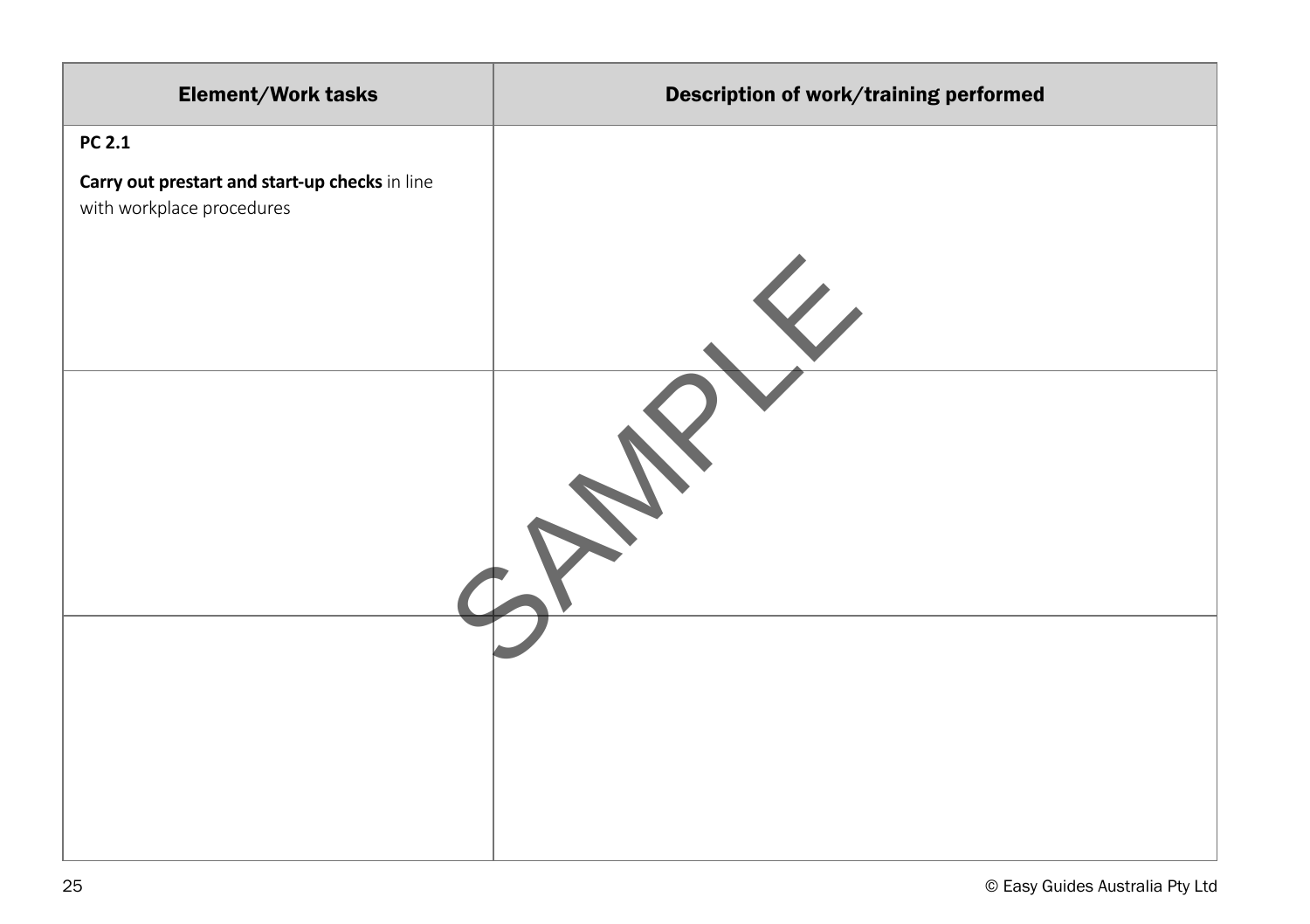| Date/time   | <b>No. of hours</b> | <b>Machine details</b> | Supervisor/competent person |
|-------------|---------------------|------------------------|-----------------------------|
| Date:       |                     |                        |                             |
|             |                     |                        |                             |
| Start time: |                     |                        | Experience/qualifications:  |
|             |                     |                        |                             |
|             |                     |                        | $\overline{a}$              |
|             |                     |                        |                             |
| Date:       |                     |                        |                             |
|             |                     | Model:                 |                             |
| Start time: |                     | Serial No:             | Experience/qualifications:  |
|             |                     |                        |                             |
|             |                     |                        |                             |
|             |                     |                        |                             |
| Date:       |                     | Make:                  |                             |
|             |                     |                        |                             |
| Start time: |                     |                        | Experience/qualifications:  |
|             |                     |                        |                             |
|             |                     |                        |                             |
|             |                     |                        |                             |
|             |                     |                        |                             |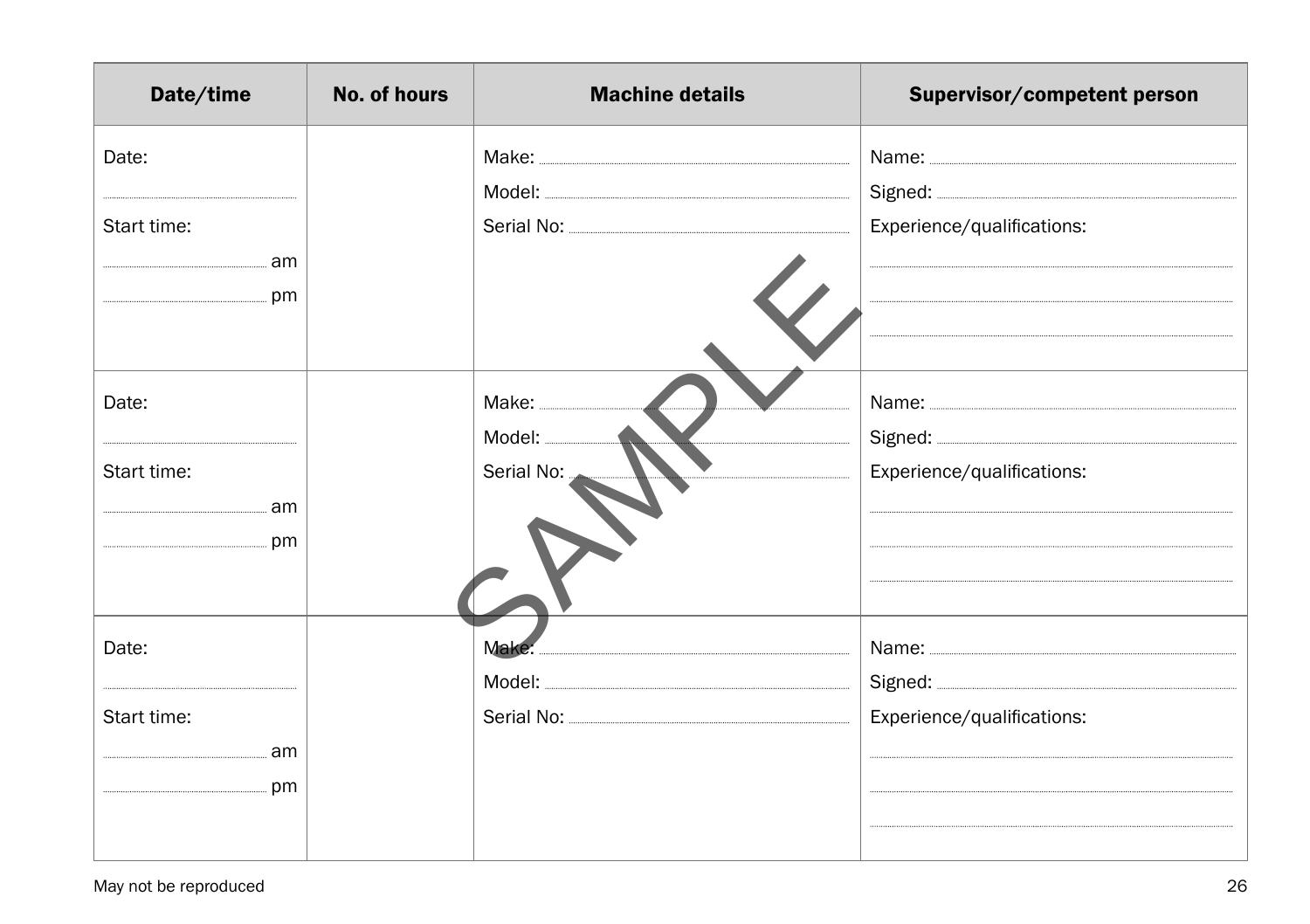

# activity

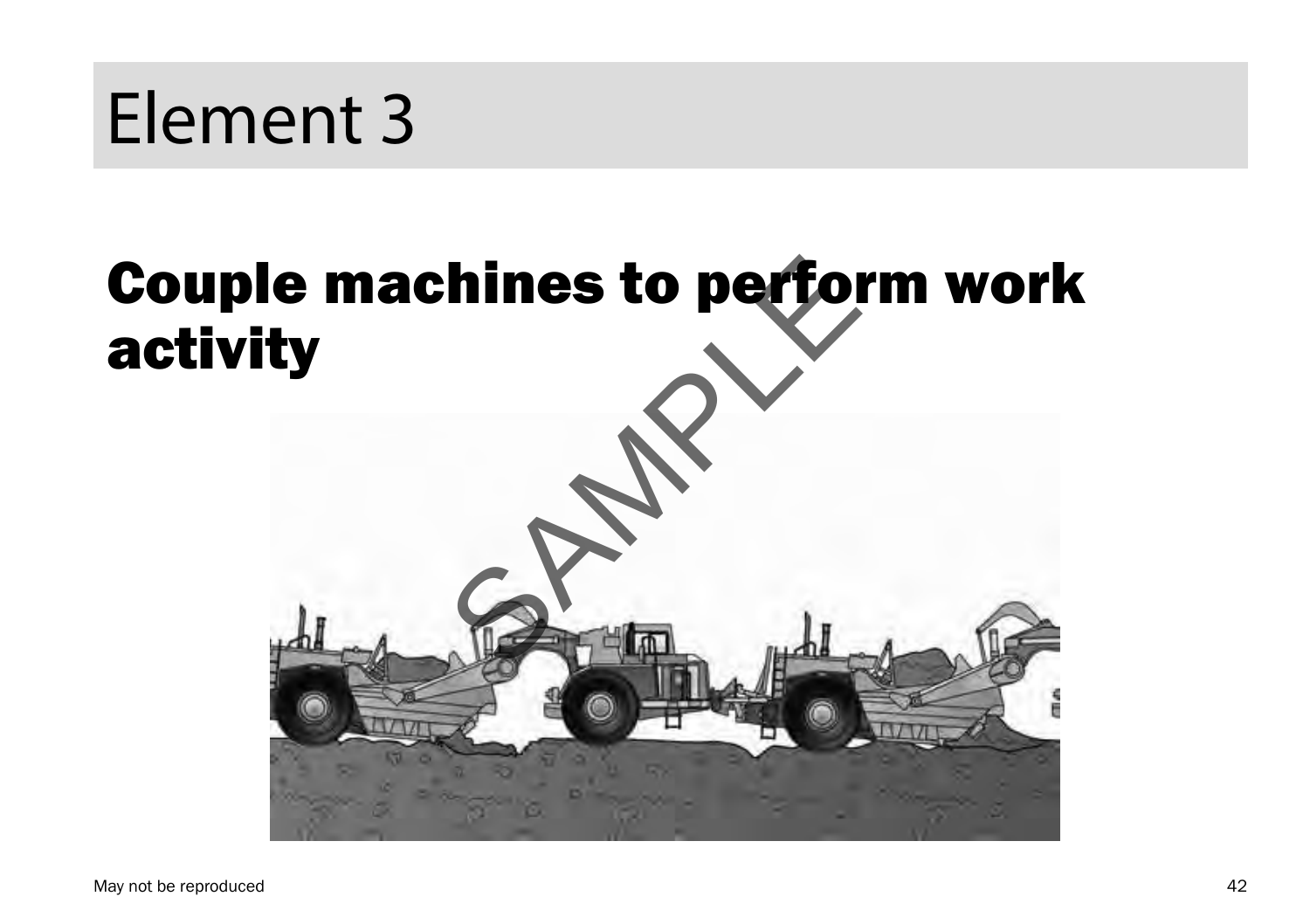| Element/Work tasks                       | Description of work/training performed |
|------------------------------------------|----------------------------------------|
| PC 3.1                                   |                                        |
| Establish and maintain coordination with |                                        |
| other scraper operator during coupling   |                                        |
|                                          |                                        |
|                                          |                                        |
|                                          |                                        |
|                                          |                                        |
|                                          |                                        |
|                                          |                                        |
|                                          |                                        |
|                                          |                                        |
|                                          |                                        |
|                                          |                                        |
|                                          |                                        |
|                                          |                                        |
|                                          |                                        |
|                                          |                                        |
|                                          |                                        |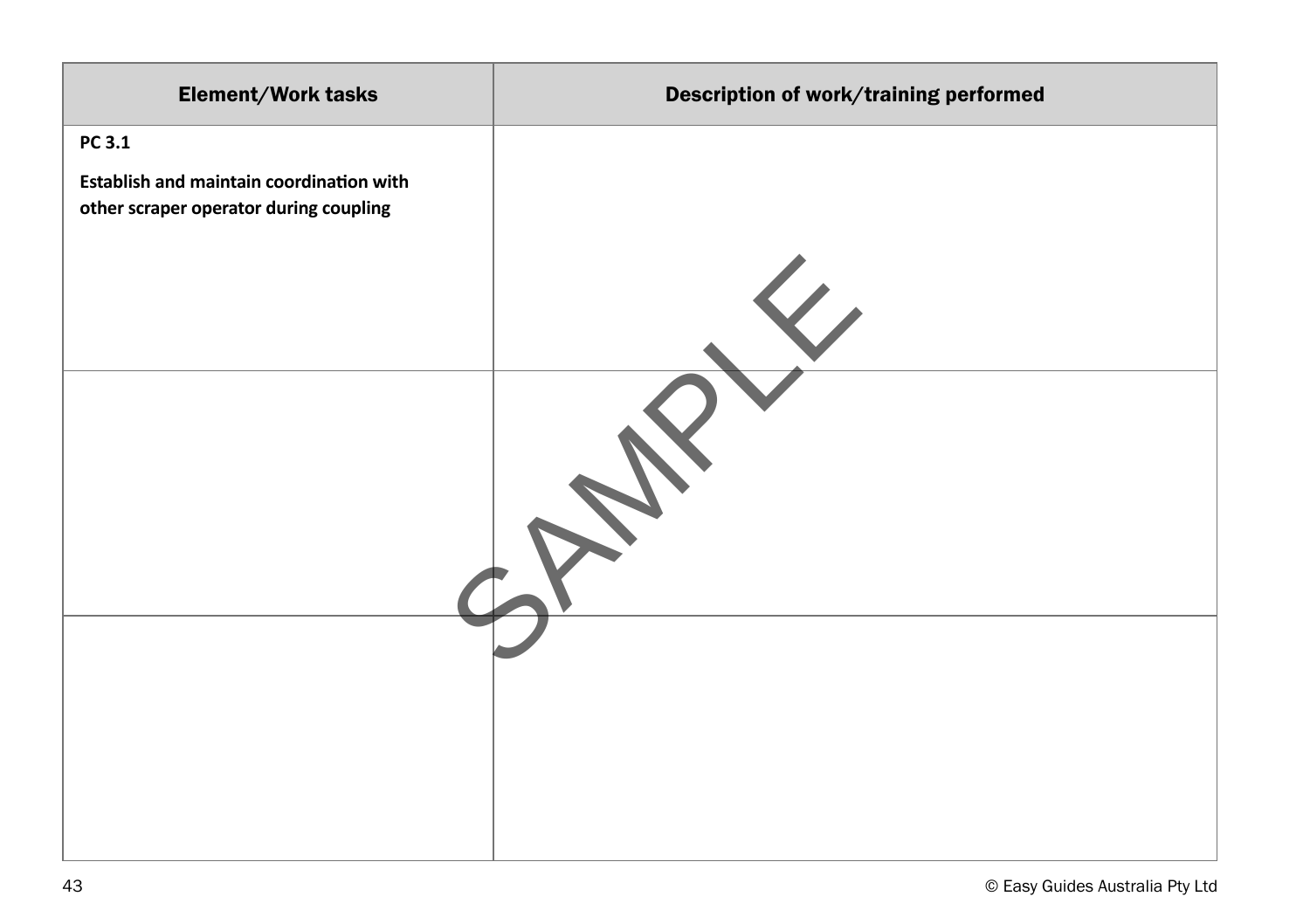| Date/time   | <b>No. of hours</b> | <b>Machine details</b> | Supervisor/competent person |
|-------------|---------------------|------------------------|-----------------------------|
| Date:       |                     |                        |                             |
|             |                     |                        |                             |
| Start time: |                     |                        | Experience/qualifications:  |
|             |                     |                        |                             |
|             |                     |                        | $\overline{a}$              |
|             |                     |                        |                             |
| Date:       |                     |                        |                             |
|             |                     | Model:                 |                             |
| Start time: |                     | Serial No:             | Experience/qualifications:  |
|             |                     |                        |                             |
|             |                     |                        |                             |
|             |                     |                        |                             |
| Date:       |                     | Make:                  |                             |
|             |                     |                        |                             |
| Start time: |                     |                        | Experience/qualifications:  |
|             |                     |                        |                             |
|             |                     |                        |                             |
|             |                     |                        |                             |
|             |                     |                        |                             |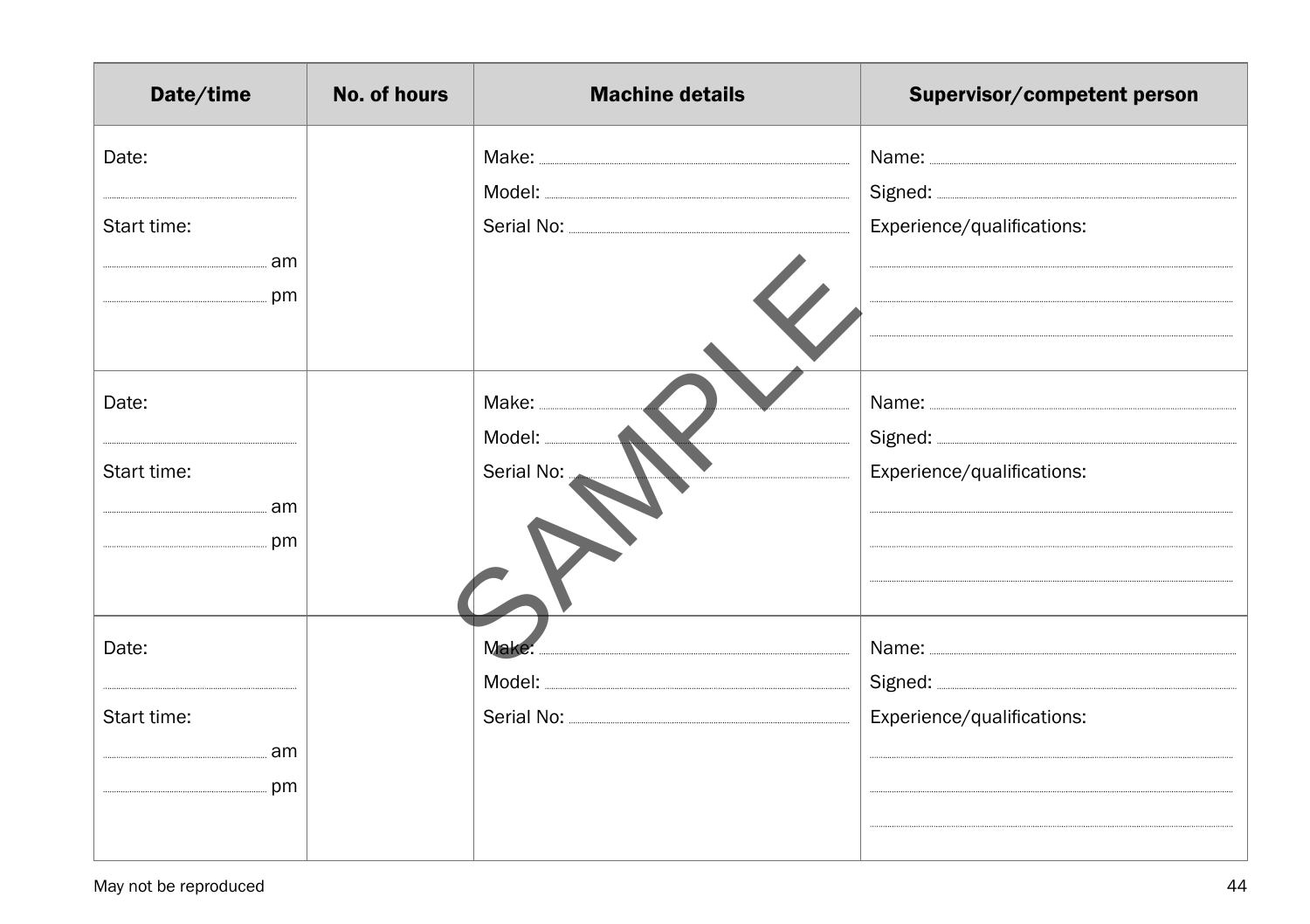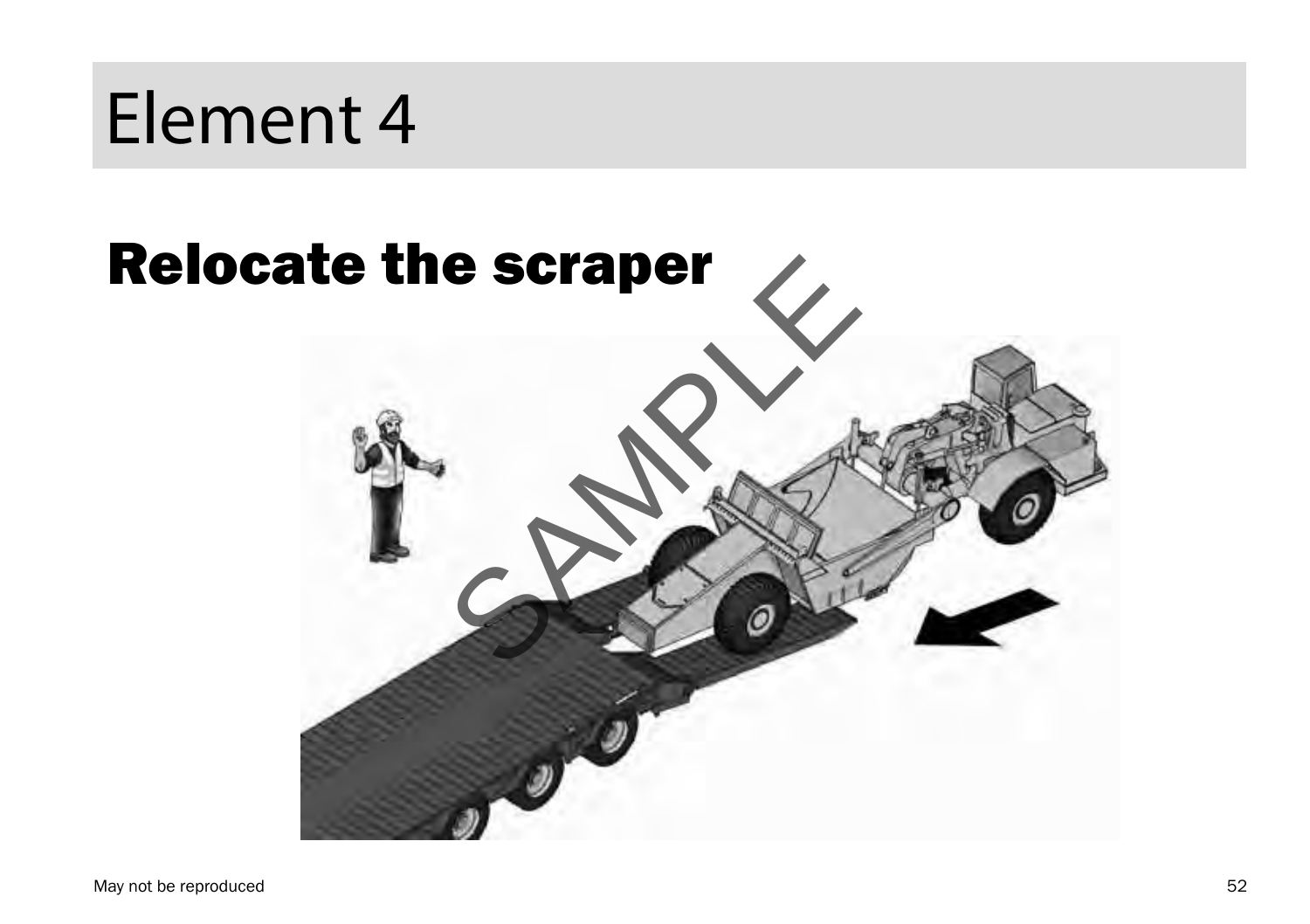| Element/Work tasks             | Description of work/training performed |
|--------------------------------|----------------------------------------|
| PC 4.1                         |                                        |
| Prepare scraper for relocation |                                        |
|                                |                                        |
|                                |                                        |
|                                |                                        |
|                                |                                        |
|                                |                                        |
|                                |                                        |
|                                |                                        |
|                                |                                        |
|                                |                                        |
|                                |                                        |
|                                |                                        |
|                                |                                        |
|                                |                                        |
|                                |                                        |
|                                |                                        |
|                                |                                        |
|                                |                                        |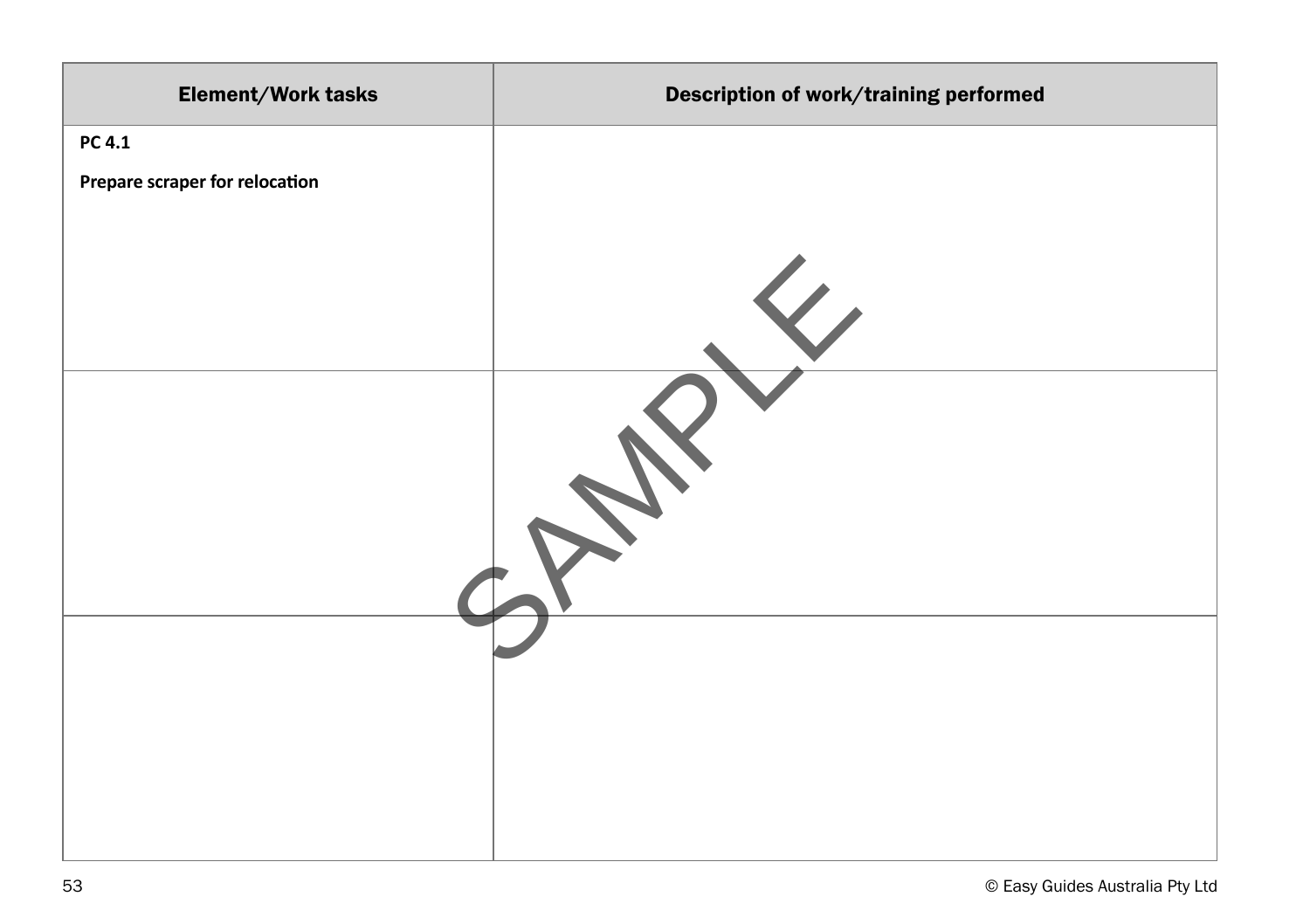| Date/time   | <b>No. of hours</b> | <b>Machine details</b> | Supervisor/competent person |
|-------------|---------------------|------------------------|-----------------------------|
| Date:       |                     |                        |                             |
|             |                     |                        |                             |
| Start time: |                     |                        | Experience/qualifications:  |
|             |                     |                        |                             |
|             |                     |                        | $\overline{a}$              |
|             |                     |                        |                             |
| Date:       |                     |                        |                             |
|             |                     | Model:                 |                             |
| Start time: |                     | Serial No:             | Experience/qualifications:  |
|             |                     |                        |                             |
|             |                     |                        |                             |
|             |                     |                        |                             |
| Date:       |                     | Make:                  |                             |
|             |                     |                        |                             |
| Start time: |                     |                        | Experience/qualifications:  |
|             |                     |                        |                             |
|             |                     |                        |                             |
|             |                     |                        |                             |
|             |                     |                        |                             |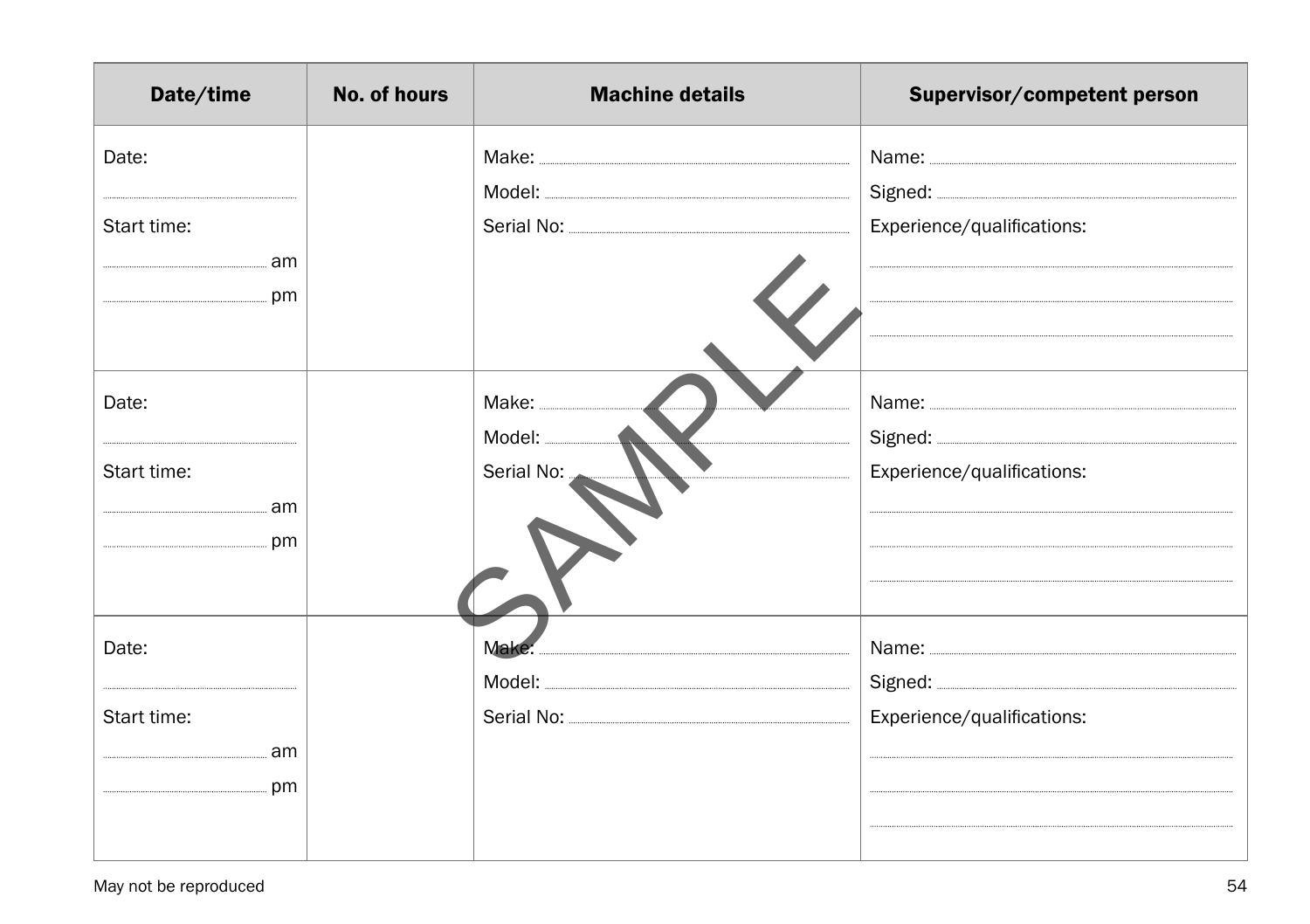### Conduct housekeeping activities

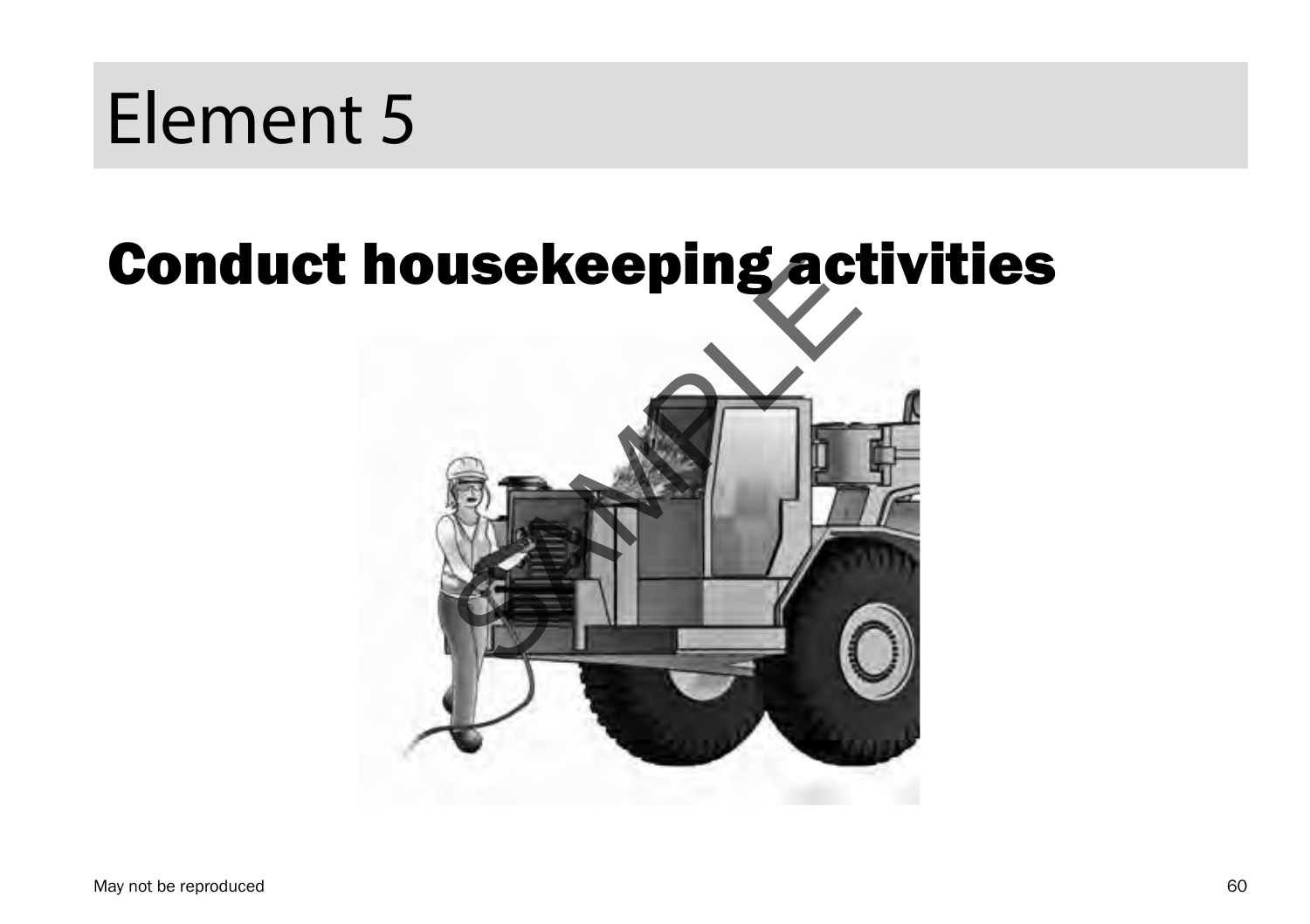| Element/Work tasks                                                                              | Description of work/training performed |
|-------------------------------------------------------------------------------------------------|----------------------------------------|
| PC 5.1                                                                                          |                                        |
| <b>Clear work area</b> and dispose of or recycle<br>materials according to workplace procedures |                                        |
|                                                                                                 |                                        |
|                                                                                                 |                                        |
|                                                                                                 |                                        |
|                                                                                                 |                                        |
|                                                                                                 |                                        |
|                                                                                                 |                                        |